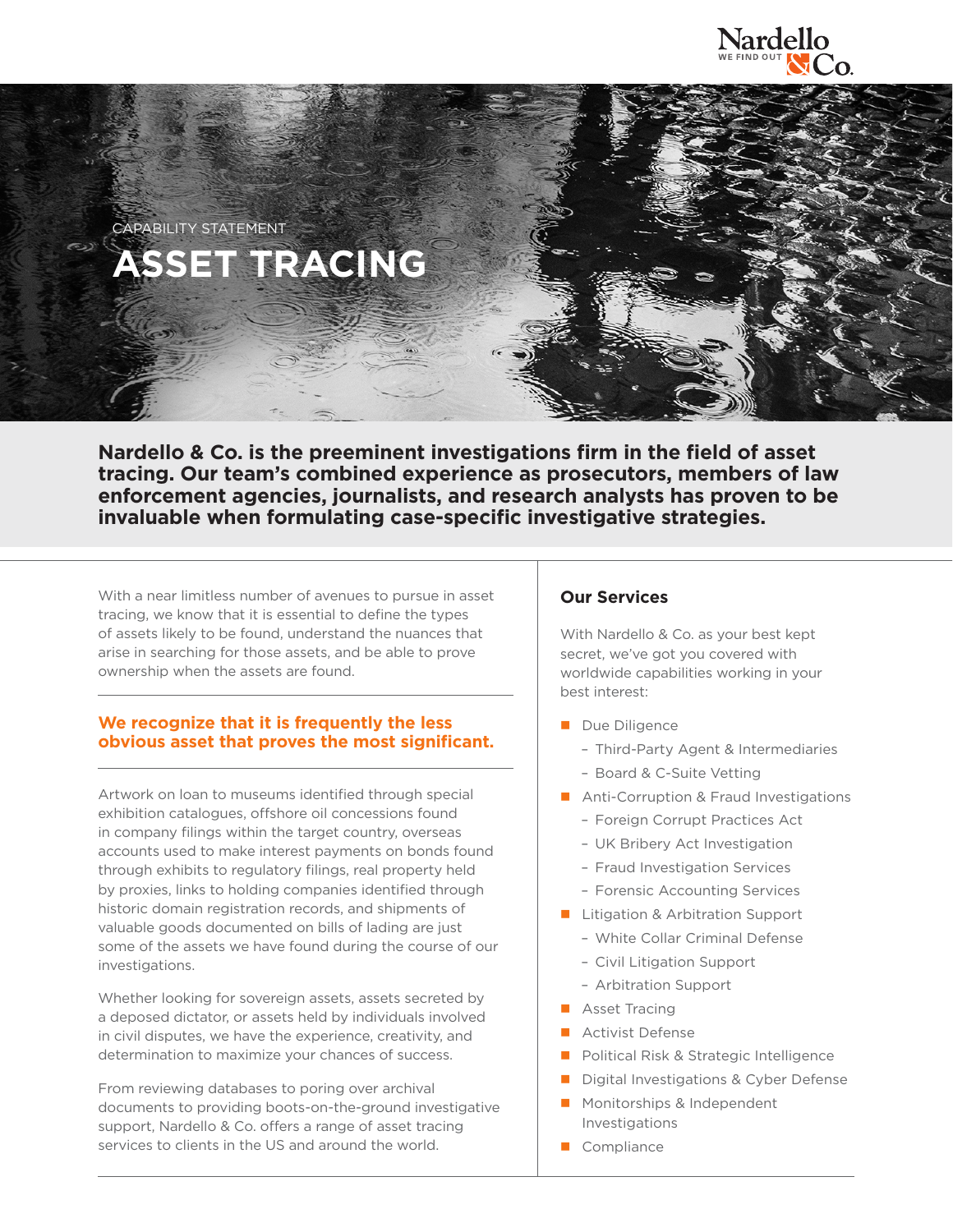## **SELECT ASSET TRACING EXPERIENCE**

### **Case Study | Diverted Millions Propel Legal Lift Off**

A prominent South American law firm engaged Nardello & Co. to investigate the disappearance of millions of dollars in securities and funds from numerous bank accounts. A team of Nardello & Co. investigators calculated the total potential losses to be over \$100 million; identified the individuals responsible for the disappearance of the funds; recreated the methodology whereby the assets were diverted; traced the funds to specific accounts in Europe; and provided South American and US counsel with the information necessary to subpoena pertinent records and commence legal proceedings.

### Case Study | **Massive Asset Recovery for Asian Government**

Nardello & Co. was retained by an Asian government to review procurement programs to determine if a prior administration improperly diverted funds. Our team of financial investigators secured and reviewed government files relating to the procurement programs, then interviewed government officials and key witnesses within commercial entities such as private companies and banks. This led to a worldwide search for records and assets that extended to Korea, Hong Kong, the Philippines, the Middle East, and the US. The project, which lasted approximately three years, resulted in the identification of tens of millions of dollars in recoverable assets.

## Case Study | **Judgment in Central America**

In connection with a multimillion-dollar judgment issued in a US court, Nardello & Co. was retained to look for the assets of a Central American country. After confirming that the country had limited overseas assets, the Nardello & Co. team also learned the country had recently issued Internet site licenses that entitled it to a percentage of each licensed site's net profits. This not only presented an asset for possible seizure but also provided the client with a point of leverage for negotiation. Nardello & Co. alerted the client to the fact that several offshore jurisdictions competed to issue the same type of Internet licenses. Therefore, the target country risked losing clients to competing licensing jurisdictions if its customers became involved in litigation over licensing payments.

#### Case Study | **Asset Search in Russia and the Balkans**

The owner of a major Eastern European company operating within a number of industries, including real estate and property development, retained Nardello & Co. to investigate suspicious transfers made by some of his former partners. These transfers were carried out through banks in Russia and in the Balkans. During a six-month investigation, Nardello & Co.'s team of forensic accountants, lawyers, researchers, and field investigators reviewed internal documentation, conducted background investigations, and interviewed key witnesses. The firm's research uncovered evidence that the client's former partners, acting in concert with the client's lawyer, had defrauded him. Nardello & Co. was able to trace the proceeds and the assets acquired with a portion of those proceeds. The client used Nardello & Co.'s findings in its civil recovery case and reported the criminal activity to the relevant authorities.

## Case Study | **Loan Default Leads to Discovery of Valuable Artwork**

For a European bank, Nardello & Co. searched for the assets of a borrower who had defaulted on more than \$500 million in loans. The team, which included researchers and investigators in the Netherlands, the UK, France, the Caribbean, and the US, identified businesses and assets that were previously unknown to the client, including millions of dollars in artwork, some of which was on loan to American museums. The information gathered by Nardello & Co. was used by the bank to negotiate a favorable workout of the loan.